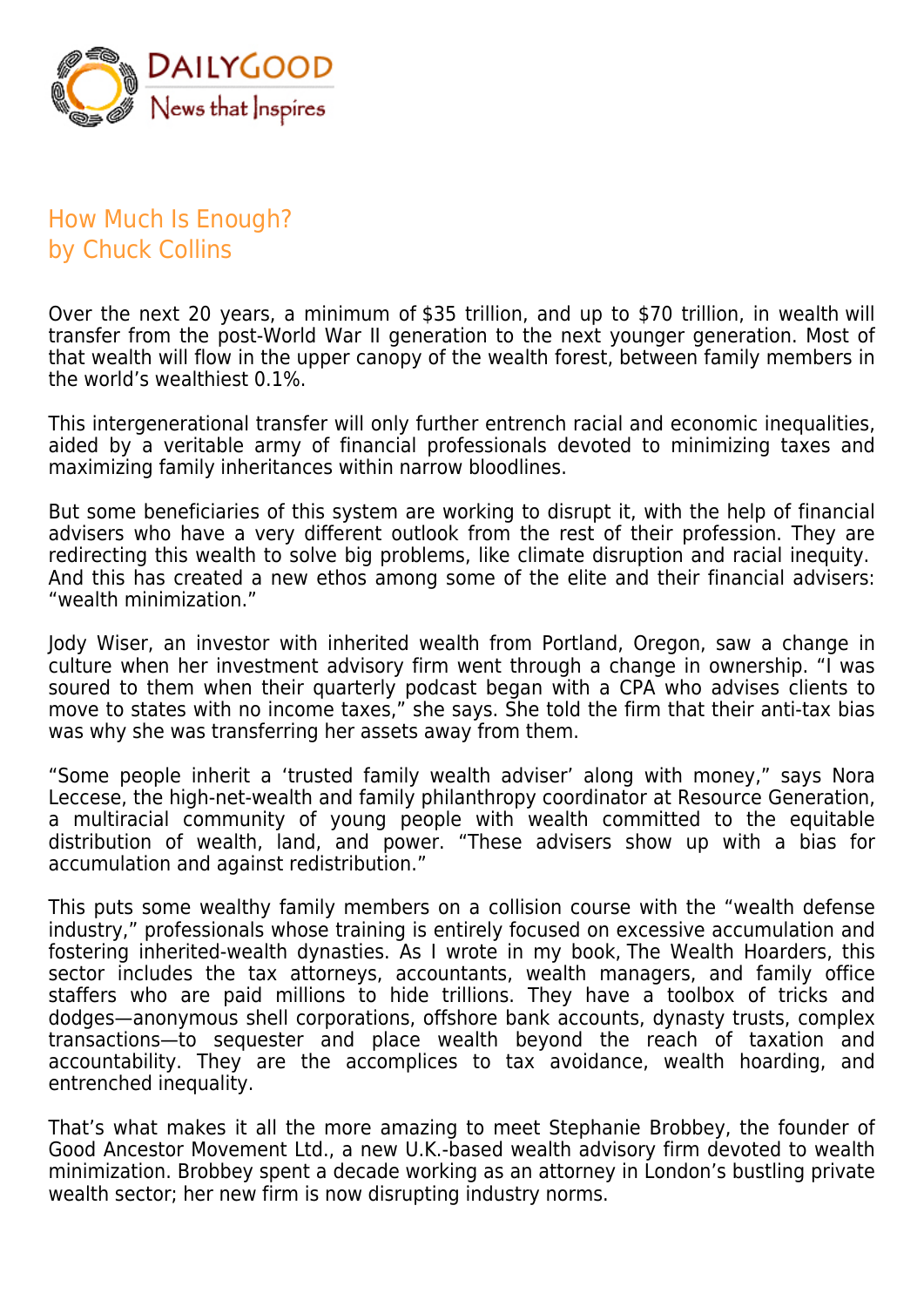"There are two prevailing narratives that the wealth advisory profession has internalized," explains Brobbey, who was born in London to parents from Ghana. "The first is that excessive wealth accumulation is completely acceptable if not desirable. The second is that taxation is synonymous with waste. That's the water that our profession swims in."

Brobbey believes when it comes to taxation, we've lost our way completely. "Many economic elites in society have cultivated this distrust in government so that we don't associate tax with the public investments we depend on every day," she says. "Our job is to be good ancestors, to redefine the notion of legacy beyond the Global North concept of bloodlines and toward a broader understanding of community."

Brobbey uses the language of "wealth holders" rather than "wealth owners." "We are pioneering a radically different path for wealth stewardship—to move from a system of wealth extraction to a regenerative economy where wealth is more fairly distributed."

Good Ancestor has developed a program where clients move through three stages as they create an alternative wealth minimization plan. The first stage is to work with clients to understand their wealth story and "reimagine wealth." This includes exploring their upbringing, the sources of wealth, and the values communicated along with the money. "There are many forms of resistance to be navigated that are rooted in our socialization and how an individual's wealth history has been shaped," Brobbey says.

"There are several critical questions that people with wealth should be asking ourselves but are afraid to consider," says Leonie Taylor, who is a lead organizer at Resource Justice, the U.K. cousin of Resource Generation. The work "is so exciting precisely because it provides the intellectual grounding and space for these important conversations to take place, which can, through proactive shifts in our behavior, contribute to transformative and systemic change."

The second stage is removing barriers to change, which may include technical financial planning along with coaching or cognitive support. "We have to build new neural pathways to rethink wealth and how much is too much," Brobbey says.

The third stage is identifying how to redistribute excess wealth so it is both reparative and regenerative. Brobbey says, "We ask our clients, 'What harm may have been caused in the process of the extraction or ongoing accumulation of this wealth? Were there groups of people [who] were harmed? Was there ecological harm? And what, based on this, is imperative for you to do?'"

In this process of redistribution, Brobbey aims to "decenter" traditional philanthropy. "It is a problem that excessive wealth accumulation is a prerequisite for embarking into the world of philanthropy," she says. "Too much philanthropic activity reinforces the power and replicates the structural inequalities that led to the wealth inequalities."

Redistribution outside philanthropy can take the form of paying taxes—at the local, state and federal level. It can mean transferring assets into community-controlled ventures, forming partnerships with social movements and communities that have been excluded from wealth for generations. There are examples of wealthy families redirecting their wealth to heal the harms created by the initial extraction of that wealth.

The Rockefeller Brothers Fund was established by the sons of John D. Rockefeller Jr. in 1940 from wealth that came originally from the Standard Oil Company. The fund publicly